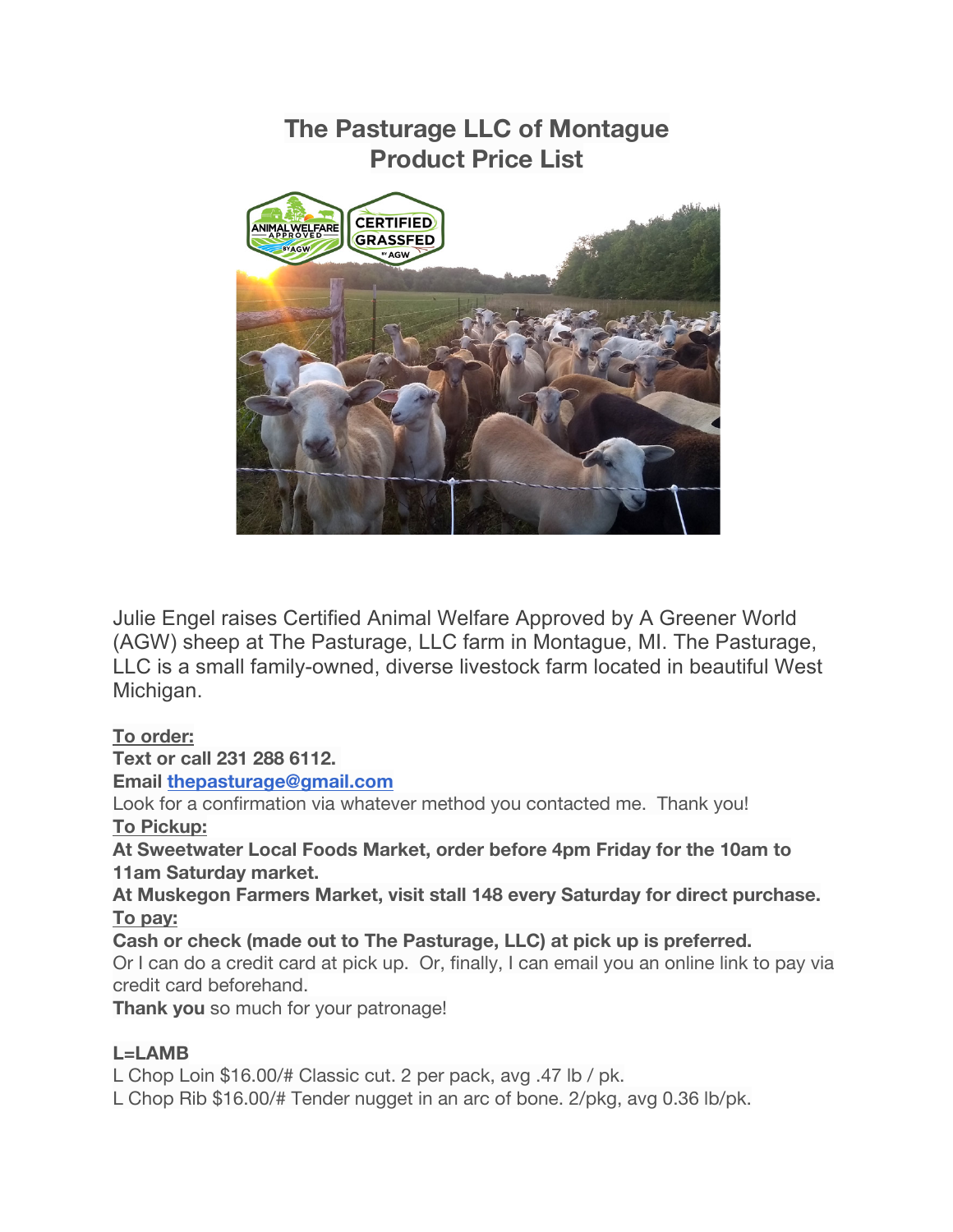L Ground Lamb \$12.00/# Shepherd's pie. 1lb tube.

L ofl Bones, Soup \$5.00/# Now cut into pieces! Avg 1.5 lbs per pack.

L ofl Heart \$5.00/# Aorta be standard fare. Avg. 0.6 lbs per pkg.

L ofl Kidney \$5.00/# Deviled kidneys, so good! 2 per pkg, avg 0.3 per pkg.

L ofl Liver \$5.00/# Conveniently pre-sliced. Avg 0.5-1 lb per pkg.

L Rack Of Lamb, Half \$16.00/# 4-5 ribs per pack, range 0.6-1.0 lbs. per pack.

L Rack Of Lamb, Whole \$16.00/# 8-9 ribs per pack, range 1-1.75 lbs per pack.

L rst Leg Bone-in \$14.00/# Epitome of a roast. Around 4 lbs each.

L rst Leg Boneless \$14.00/# Any way you cut it: delicious. Netted, range 3-4 lbs / pk.

L rst Shoulder Boneless \$10.00/# Braise, appraise and rave. Avg. 3.3

L rst Sirloin Roast \$16.00/# Small crowd pleaser. 1/pk, boneless, netted, avg. 1.2 lbs.

L saus Bratwurst \$14.00ea Perfect for pork averse people. 5 links in 1 lb package.

L saus Breakfast links \$14.00ea Breakfast is better with lamb! 10 links in 1lb package.

L saus Kielbasa \$14.00ea Not just for pork. No sugar or dextrose. 5 links in 1 lb pkg.

L saus SPICY Breakfast links \$14.00ea Add a little heat to your morning! 10 links in 1lb package.

L saus Italian \$14.00ea New recipe, still Italian but not sweet. 5 links in 1lb package. L Shanks Osso Bucco \$10.00/# Singly packaged, so order three to make a whole shank.

L Shanks Whole \$10.00/# Stunning. 2 whole shanks, avg 1.5 – 2.2 # per pkg

L steak Leg \$14.00/# Christmas in July! 1/pk, bone-in, straight cut. .44 – .68lb/pk.

L steak Shoulder \$10.00/# Slow and low. 2/pk. 0.75 – 1.1lb/pk.

L steak Sirloin Steak \$16.00/# Nothing says special like sirloin. 1/pkg, avg .77lb/pk.

L Stewmeat \$12.00ea Kebob ready. 1lb pkg.

M chops \$13.00/# Mutton chops, more than just a hair style. 2/pk, 0.75 # avg.

## **P=PORK**

P Side Pork \$10.00/# Small packs, skin off. Avg. 0.5#/pk.

P Chops \$11.00/# 3/4″-1"thick, 2-4 per pkg. Range 0.5 – 1.5lb

P Fat Back \$3.00/# My favorite for deep frying. Range 0.5-2.0 lbs per pack.

P Fat Leaf fat \$5.00/# Great for flaky pastry. 1.5 – 4lbs per pkg

P Ground Pork \$9.00ea Versatile. 1 lb. tube

P Pork Cubes. \$9.00/#. Perfect for stir fry, kebabs or stew. About 1# package of 1" cubes of pork.

P leg Hocks, Fresh \$5.00/# For Schweinhaxe. 2/pk, range 1.5-2lbs.

P leg Hocks, Smoked NO NITRATE \$8.00/# Pea soup. 2 hocks cut into 3 pieces each, avg 2#/pk. \*low stock, pre-order only\*

P leg Pork Shanks \$5.00/# Also for Schweinhaxe. 1/pk, range 1.5-2lbs.

P ofl Ears \$5.00/# Also great raw dog treat. Two per pkg. .25 – .5 lb

P ofl Heart \$5.00/# One per pkg. 0.75 – 1.25lb

P ofl Jowl, fresh/cheek \$5.00/# Make your own jowl bacon. 1-2 lbs per pack.

P ofl Kidney \$5.00/# One or two per pkg. 0.25 – 0.75lb

P ofl Liver \$5.00/# Zinc your cold away with liver. 0.5-1.5 #/pk.

P ofl Neck Bones \$4.00/# Budget cut, lots of meat and nutrition. 1-2 #/pk.

P ofl Snout \$5.00/# Collagen rich. 1/pk, avg 0.5#/pk.

P ofl Tongue \$5.00/# Makes the best tacos. 0.3-0.7 per package.

P Pork Steak \$11.00/# Better than beef! 2/pk, 0.75-1.5#/pk.